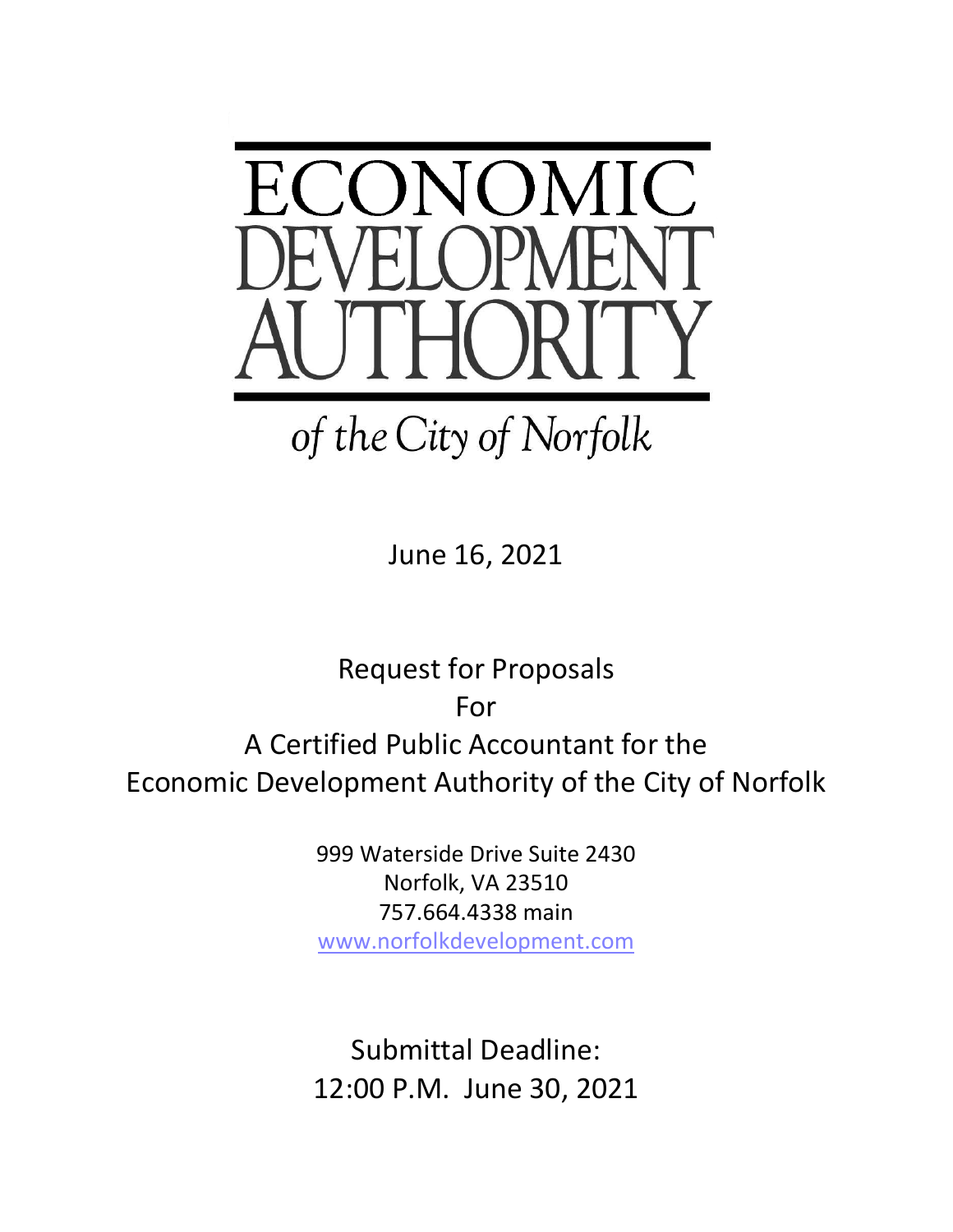#### **SECTION I – GENERAL INFORMATION**

**A. PURPOSE:** Proposals are requested by the Economic Development Authority of the City of Norfolk, Virginia (Authority) for a contracted certified public accountant firm. All applicants must have relevant government experience, particularly accounting for quasi government agencies or political subdivisions.

The Economic Development Authority's program services have grown, warranting more complex and in-depth accounting needs. The agency is funded primarily by administrative bond revenue along with funding provided by the City of Norfolk while also engaging in complex real estate transactions, grant and loan administration while leveraging various funding sources to include but not limited to: HUD/CDBG, Federal Economic Development Administration, etc.

# **B. ISSUING OFFICE AND CONTACT FOR INFORMATION:**

Economic Development Authority of the City of Norfolk Sean Washington, Assistant Executive Director/Secretary-Treasurer

999 Waterside Drive, Suite 2430 Norfolk, VA 23510 Office (757) 664-4333 Fax (757) 441-2910 [sean.washington@norfolk.gov](mailto:sean.washington@norfolk.gov)

**C. DEADLINE: RECEIPT OF PROPOSALS:** May 30, 2021, not later than 12:00 P.M. to the following address: 999 Waterside Drive, Suite 2430 Norfolk, VA 23510

# **D. QUESTIONS AND CHANGES IN THE REQUEST FOR PROPOSAL:**

Proposed Submitters shall carefully examine this RFP and seek clarification of any ambiguity, conflict, or other error. Questions should be addressed to the Secretary-Treasurer. Any changes in this RFP will be posted and distributed to venders of record.

**E. AWARD:** The Authority intends to award a contract as soon as practicable after receipt and evaluation of vendor's proposals.

- The award of a contract shall be at the sole discretion of the Authority.
- The award will be made to the offer deemed most meritorious. The Authority reserves the right to accept or reject any and all proposals in whole or in part and to wave informalities in the process.
- Proposals will be initially evaluated based on the written material provided, with clarification as needed through telephone calls to offerors. Based on initial evaluations, the Authority may select vendors whose services and qualifications most closely meet the Authority's needs to enter into discussions.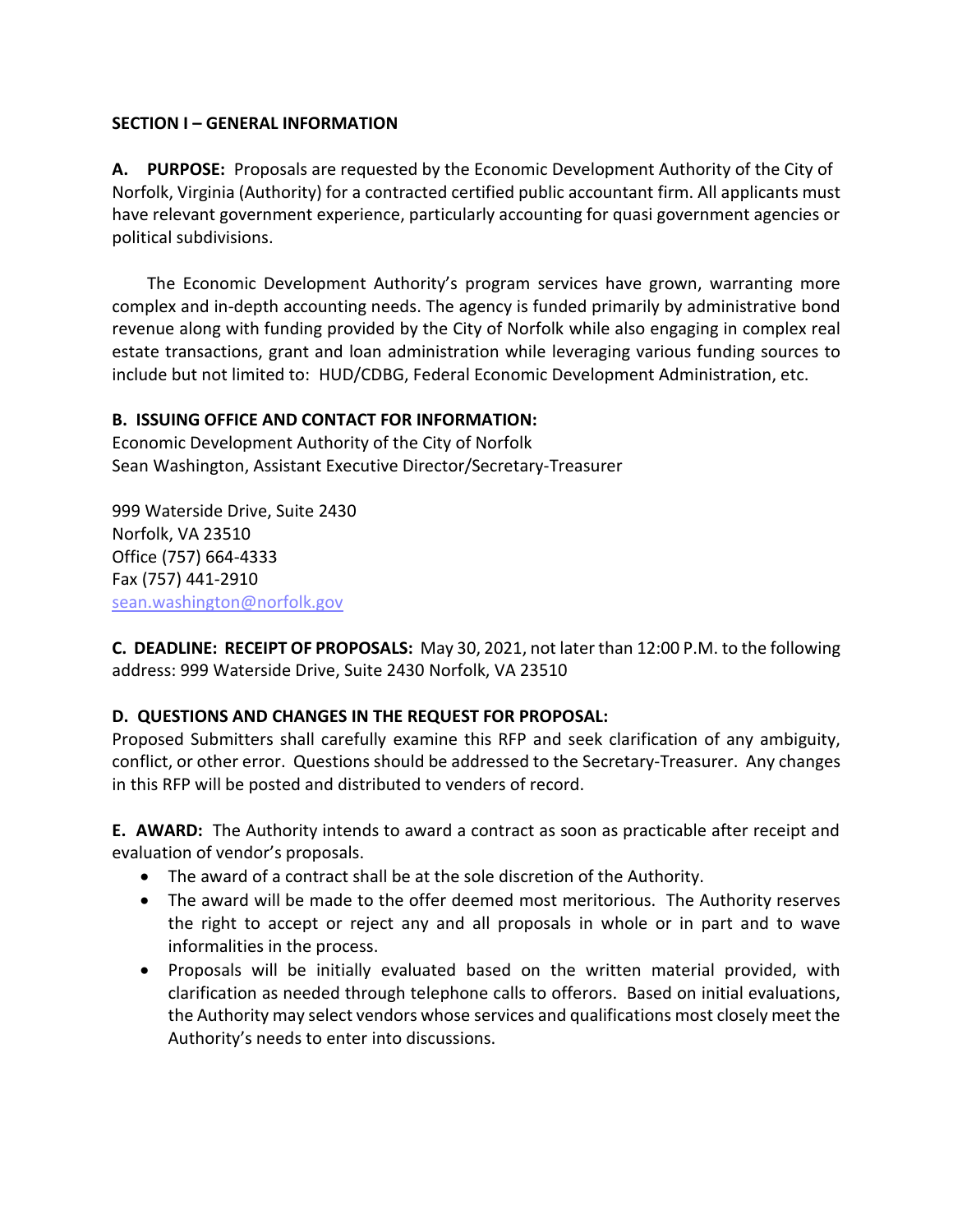**F. NORFOLK BUSINESSES:** It is the policy of the Authority to support Norfolk businesses and workforce development, and it encourages companies with corporate offices in Norfolk which employ Norfolk residents to compete for Authority contracts.

**G. MINORITY BUSINESS AND PARTICIPATION:** It is the policy of the Authority to support minority businesses and the Authority encourages the submission of proposals by all qualified minority and disadvantaged businesses. All responses shall include information on any minority participation, either in terms of personnel within your organization or the use of sub-consultants.

**H. COST OF SERVICES:** Responses should have costs of services identified.

# **SECTION II – SERVICE REQUIREMENTS INFORMATION**

Certified Public Accountant services are to include the following responsibilities:

CPA level proficiency in QuickBooks software for adjusting general ledger (g/l) accounts with journal entries and modifying reports.

Ensure all financial activities of the Authority are recorded in its general ledger in accordance with generally accepted accounting principles (gaap)

Monthly post adjusting and correcting journal entries to be reviewed and approved by the Authority.

Reconcile trial balance with audited financials from prior year's audit performed by the Authority's external auditors.

Annually, prepare year-end schedules in accordance with gaap for audit preparation along with draft financial statements (e.g., balance sheet, income statement, statement of cashflows and footnotes).

Annually, prepare IRS Form 1099-G's.

Monthly review of approved minutes, resolutions, contracts, agreements, etc.

Identify areas for improvement regarding process and practice to enhance efficiency and ensure compliance.

Prepare periodic reports as required by Executive Team, Board and funders (e.g., County, State, and private philanthropic organizations).

Maintain fixed asset inventory and calculate/record depreciation.